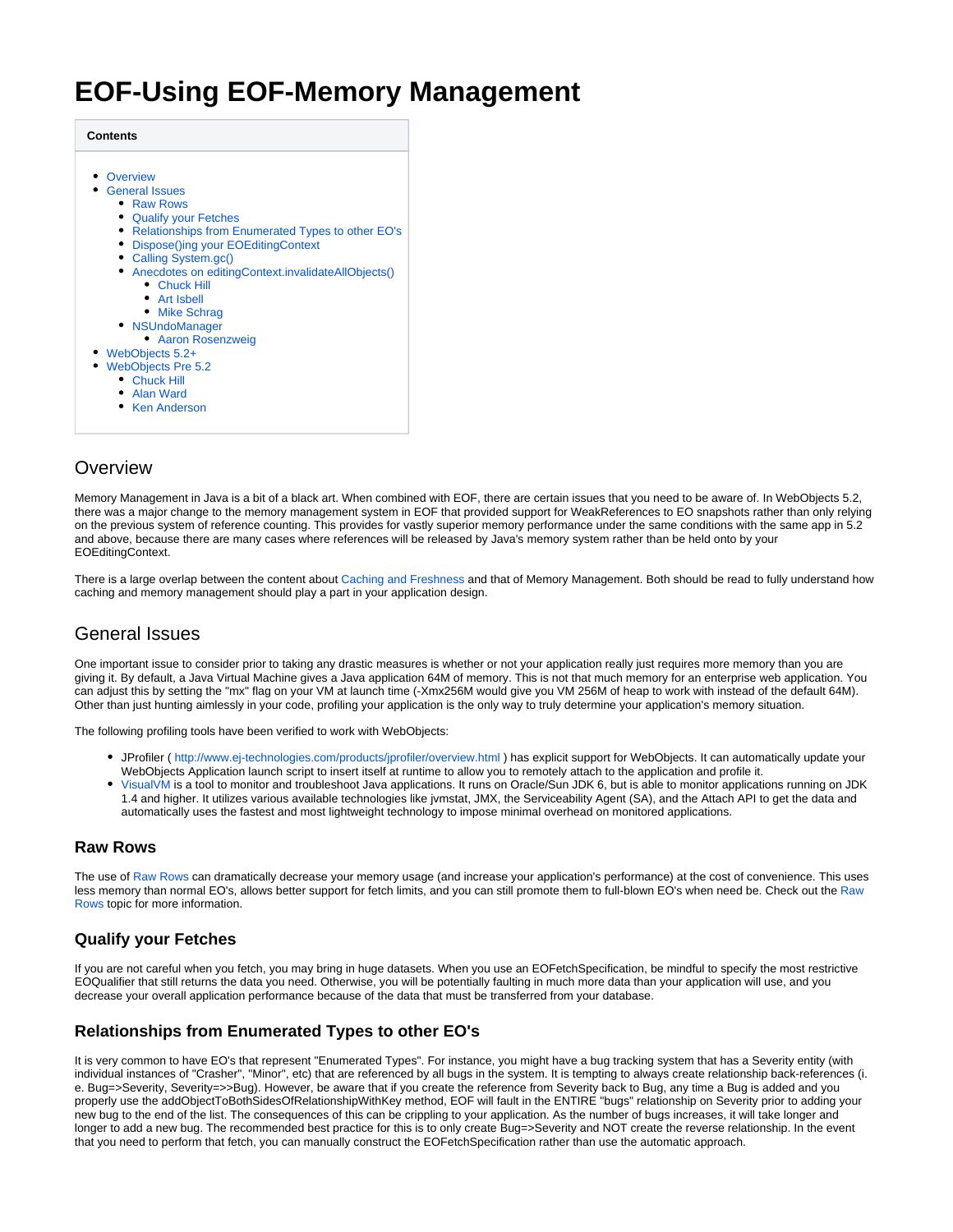Note that this is a filed bug against EOF. One approach that EOF could use is to only add the object to Severity's bugs relationship if the bugs relationship has already been faulted into memory. If the array has not yet been faulted, then causing the fault on insert is potentially very expensive. The reasoning for the current behavior is to maintain the ability to access the newly committed Bug via the Severity bugs relationship prior to committing your transaction (i.e. faulting the relationship from the database wouldn't yet return the newly inserted Bug). This is very important to maintaining object graph consistency presaveChanges, but does come at a high performance cost.

# <span id="page-1-0"></span>**Dispose()ing your EOEditingContext**

Calling dispose() on your EOEditingContext is not strictly required. When the EOEditingContext is no longer referenced, it will be automatically disposed. However, the question is how long it takes the GC to get to your object. If you call dispose() manually, you won't hurt anything, and you immediately decrement the snapshot reference counts. If your EC is falling out of scope or you set it to null, then it's probably a tossup as to who gets to it first - GC finalizing your EC or you manually calling dispose(). It is recommended that you dispose() your EOEditingContext when you are in a long running process in a single method where the EOEditingContext will not go out-of-scope until the end of the method.

# <span id="page-1-1"></span>**Calling System.gc()**

Calling System.gc() is usually a bad idea and can cause performance problems in your application. Additionally, System.gc() is not an order, it is a request, so if your application is relying on this command to execute, you should re-evaluate your application's design, because you may run into problems with this.

# <span id="page-1-2"></span>**Anecdotes on editingContext.invalidateAllObjects()**

It can be tempting to resolve memory problems by calling editingContext.invalidateObject(..) or editingContext.invalidateAllObjects(). Avoid this. You will only hurt yourself in the long run. Invalidating is very aggressive and WILL cause exceptions to be thrown if someone in another EOEditingContext is modifying an EO that you invalidate in your EOEditingContext (the shared snapshost will be destroyed, resulting in an exception on .saveChanges in the other context). It should only be used under very controlled situations where you understand the implications of the method.

#### <span id="page-1-3"></span>**Chuck Hill**

As for invalidating objects, this is something to be avoided. I admit that I have been driven to desperation a couple of times and used this, but only with regrets and reservations.

#### <span id="page-1-4"></span>**Art Isbell**

I just have a bias against using invalidateAllObjects() because, for me, it's caused more problems than it's solved.

#### <span id="page-1-5"></span>**Mike Schrag**

The couple of times I resorted to this, I regretted it later, because it ended up screwing me. The biggest thing is you toss snapshots that people might be in the middle of editing, and that's going to cause really funky problems. It's a really heavy-handed way to go.

# <span id="page-1-6"></span>**NSUndoManager**

One of the most common memory problems people run into with WebObjects is the NSUndoManager. WebObjects has a particularly cool feature in that it supports an undo stack for EO transactions. Each time you saveChanges, you push an undoable set of changes onto the stack. The downside of this behavior is that you end up with strong references to old EO states, which can be deadly in a large EOF operation.

There are several fixes for this. One is to simply disable the NSUndoManager on your editing context by calling:

editingContext.setUndoManager(null);

It has been referenced that setting the undo manager to null may cause issues with deletes under certain circumstances. In testing this with WebObjects 5.3, the situation could not be reproduced, but if you use WebObjects 5.2 or lower, you should be aware that you might run into problems.

The recommended alternative in this case is to disable the registration of undo events by calling:

editingContext.undoManager().disableUndoRegistration();

Note that setting the undo levels to 0 using setLevelsOfUndo() does not work, as 0 means no limit! Prior to 5.2, the NSUndoManager had effectively infinite undo levels by default. The javadoc of WO **5.3** still mentions the following:

EOEditingContext's undo support is arbitrarily deep; you can undo an object repeatedly until you restore it to the state it was in when it was first created or fetched into its editing context. Even after saving, you can undo a change. To support this feature, the NSUndoManager can keep a lot of data in memory.

However, as of 5.2, if you are using the session defaultEditingContext, WOSession sets the default undo stack size to 10 if there is no default size specified with the WODEFAULTUNDOSTACKLIMIT parameter.

Lastly you can manually clear your NSUndoManager when you are done with an operation by calling: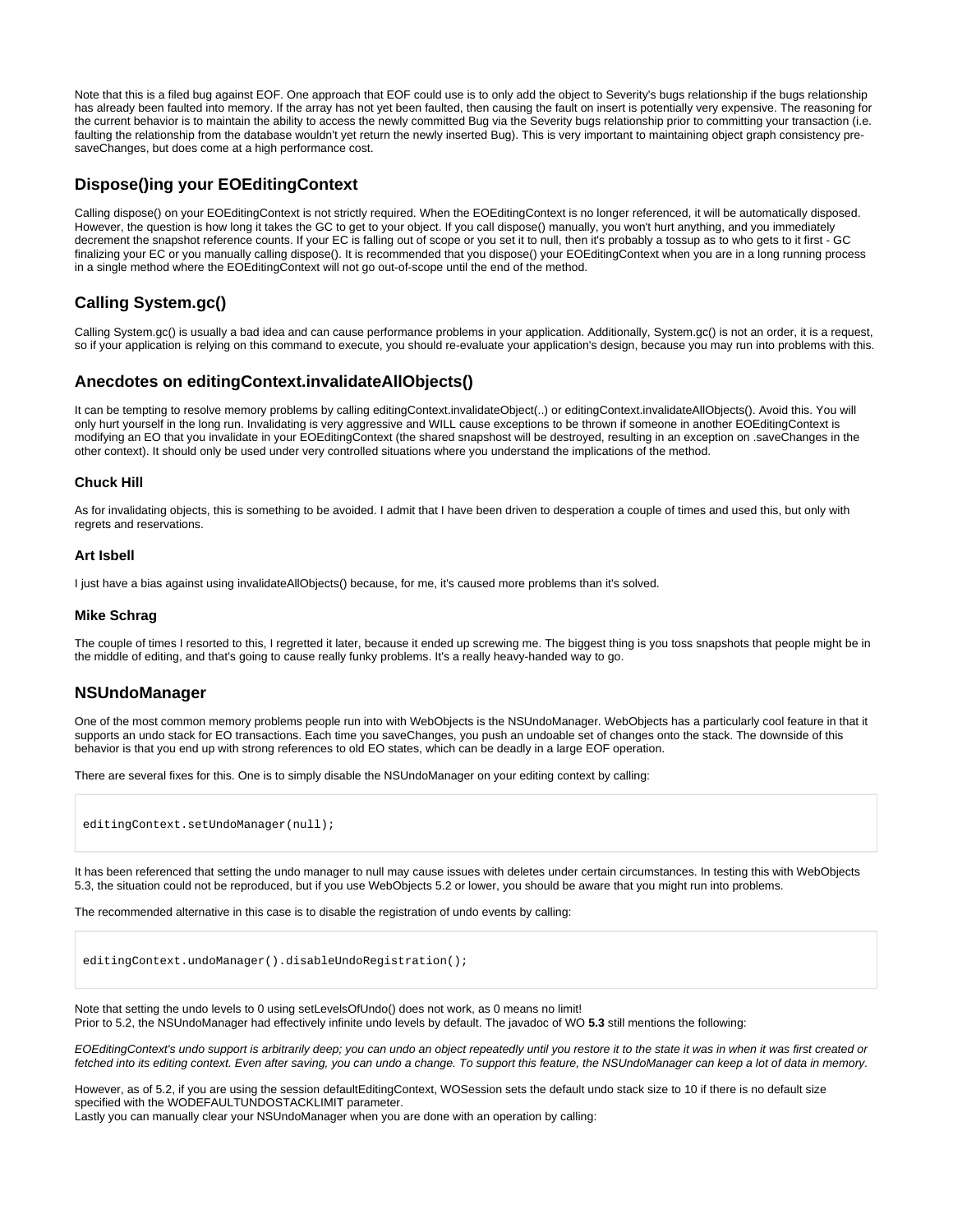editingContext.undoManager().removeAllActions();

If you use an NSUndoManager, it is recommended that you call this after performing very large saveChanges that involved large amounts of data.

#### <span id="page-2-0"></span>**Aaron Rosenzweig**

In our experience, the NSUndoManager should be considered an integral part of an EOEditingContext and neither be crippled nor removed. Calling

```
removeAllActions()
```
is safe and can be done in your project's descendent of EOEditingContext after a successful call to

super.saveChanges()

In WO 5.3 and above, setting the NSUndoManager to null will create the following error if you try to delete and save an EO that has a delete rule of "deny" on an existing relationship:

java.lang.RuntimeException: java.lang.IllegalStateException: Editing context needs an undo manager to recover from delete propagation problems. Do not set the undo manager of this editing context to null.

Additionally, if you simply remove undo registration, you'll find that little undo / redo pieces are still allocated in memory... which defeats the purpose of removing registration. This can be verified with a tool such as Jprofiler, etc. Any tool which allows you to view the java heap and memory allocations.

If what you are really after is processing many EOs in a long running process you should consider making an array of primary keys and materializing them onesy-twosy in a temporary EOEditingContext. Before exiting the loop call

ec.dispose()

#### then

 $ec = null$ 

Another way to say it, make an EOEditingContext for each pass through the loop then clear it out before the next pass.

# <span id="page-2-1"></span>WebObjects 5.2+

This is a description of the current behavior in 5.3 that one might be able to gather if one were to, say, decompile and review the entire process - not that i would ever do this or condone it, of course - but if you DID, you would probably gather exactly this info, which is pretty well documented (and seems to behave to-spec) in the 5.2 release notes:

As of 5.2, the way it works is: The snapshots in EODatabase have a reference count. Each editing context that fetches an EO increments the reference count. The EC holds onto that EO via a WeakReference. When the WeakReference is reclaimed, the snapshot reference count can decrease (note CAN, not IMMEDIATELY WILL - the editing context keeps reference queue which is only processed periodically). When the count gets to zero, the database forgets the snapshot. If you have entity caching enabled, then EODatabase ignore reference count (or keeps it at "1" as a minimum) and it will not go away in a read-only scenario. If you modify any entity of that type and saveChanges in your EditingContext, a cached entity's cache will be entirely flushed. (NB: Keep this in mind, because if you are caching a large amount of data that is writable, it will NOT be very smart about updating that cache - It's blown away with every update and then it immediately reloads the entire set of objects for that entity at the next access)

If you have retainsAllRegisteredObjects enabled on your editing context, it will NOT use WeakReferences. Under this circumstance, the EO reference count is only decreased when 1) you dispose the editingcontext or 2) you forget or invalidate the object.

When you modify an object in an editing context, the editingcontext keeps a strong reference to the objects until you saveChanges (or revert, reset, etc), at which point the strong references are cleared and the only remaining reference is the weakreference like before. If you have an undo manager enabled, it will keep a strong reference to the affected EO's as long as the undo is around.

I do wonder if EC's should be using SoftReferences instead of WeakReferences ... Would seem to be more friendly to the users of those EO's.

<span id="page-2-2"></span>If you are using WO pre 5.2, then none of the WeakReference stuff applies, and everything is purely done with snapshot reference counting - it should behave like retainsAllRegisteredObjects = true in 5.2.